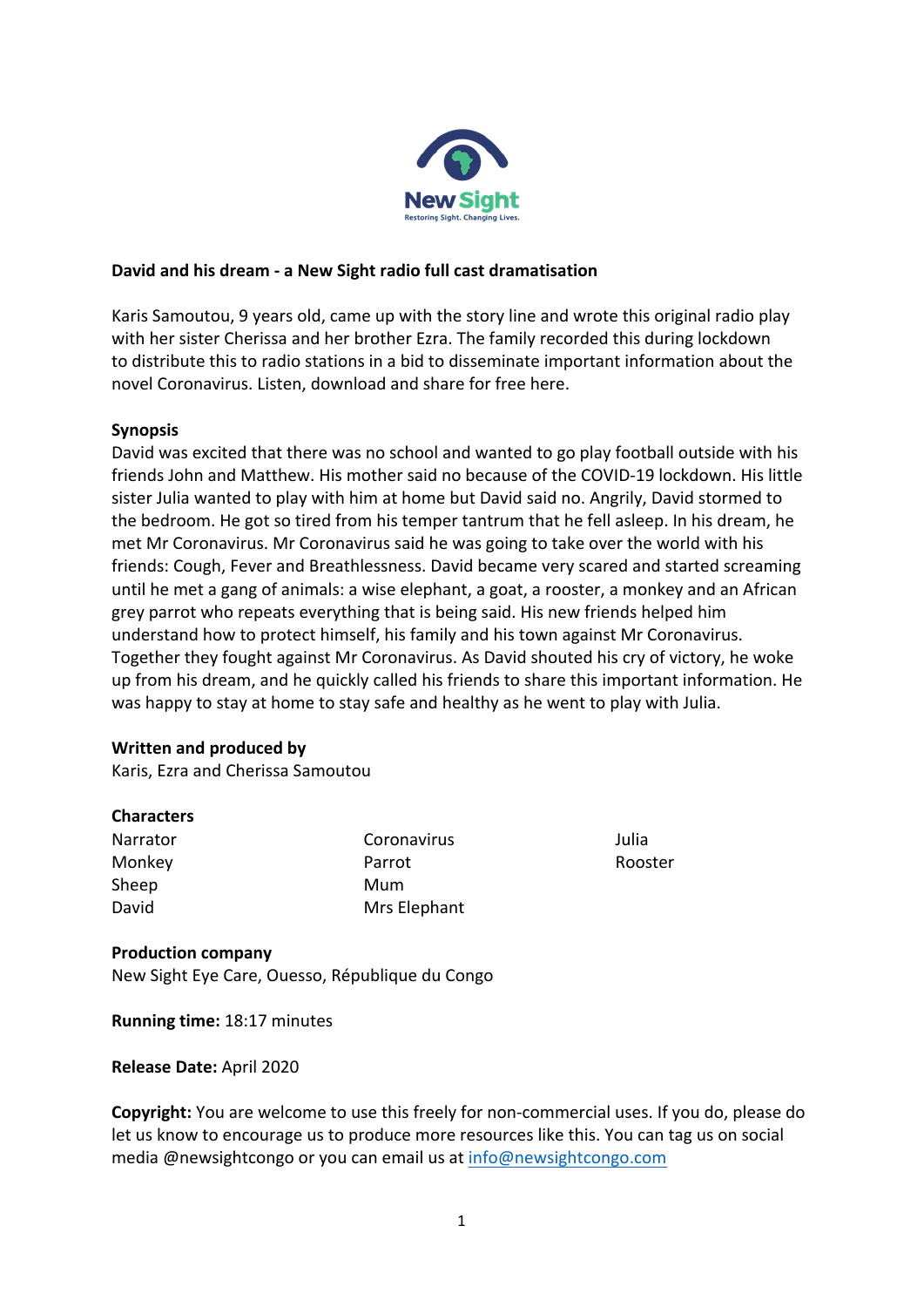# David and his Dream (English Version)

## Script :

(Music)

Julia: David and his dream

David: Mr President - thank you thank you thank you so much! Thank you for closing all the schools! I'm on holiday!!! Mummy, can I go outside to play football with my friends John and Matthew? Please?

Mum: No! You can't play outside because of the coronavirus! We are in lockdown, remember?

David: Socks and clowns? We have to wear socks and be clowns?

Mum: Not socks and clowns! Lock down. That means that everybody should be staying at home. Nobody should leave the house unless it is absolutely necessary!

David: But it is absolutely necessary that I play football with my friends!

Mum: No, David. The coronavirus can kill. We must all stay at home. Why don't you go play with your little sister?

Julia: Yeah David! Please come and play with me!

David: No! I don't want to play with you. I want to go out and play football with my friends!

Julia: Mummy, Mummy, David doesn't want to play with me! (cries)

David: AHHH! There's nothing to do at home except listen to Julia cry all day!

Narrator: David stormed off to his room and slammed the door in anger. [Thumping footsteps and door slamming]

David: It's so annoying! Everywhere, everyone is always talking about coronavirus this, coronavirus that. Everything is about this Mr Coronavirus - on the TV, on the radio, in the guarters ... Because of this Mr Coronavirus, we must do this, we must not do that. I haven't even seen him! I don't understand why we have to take him so seriously. Let me out! Let me out! I want to play with ... my ... friends ... (yawn)

[Dream music]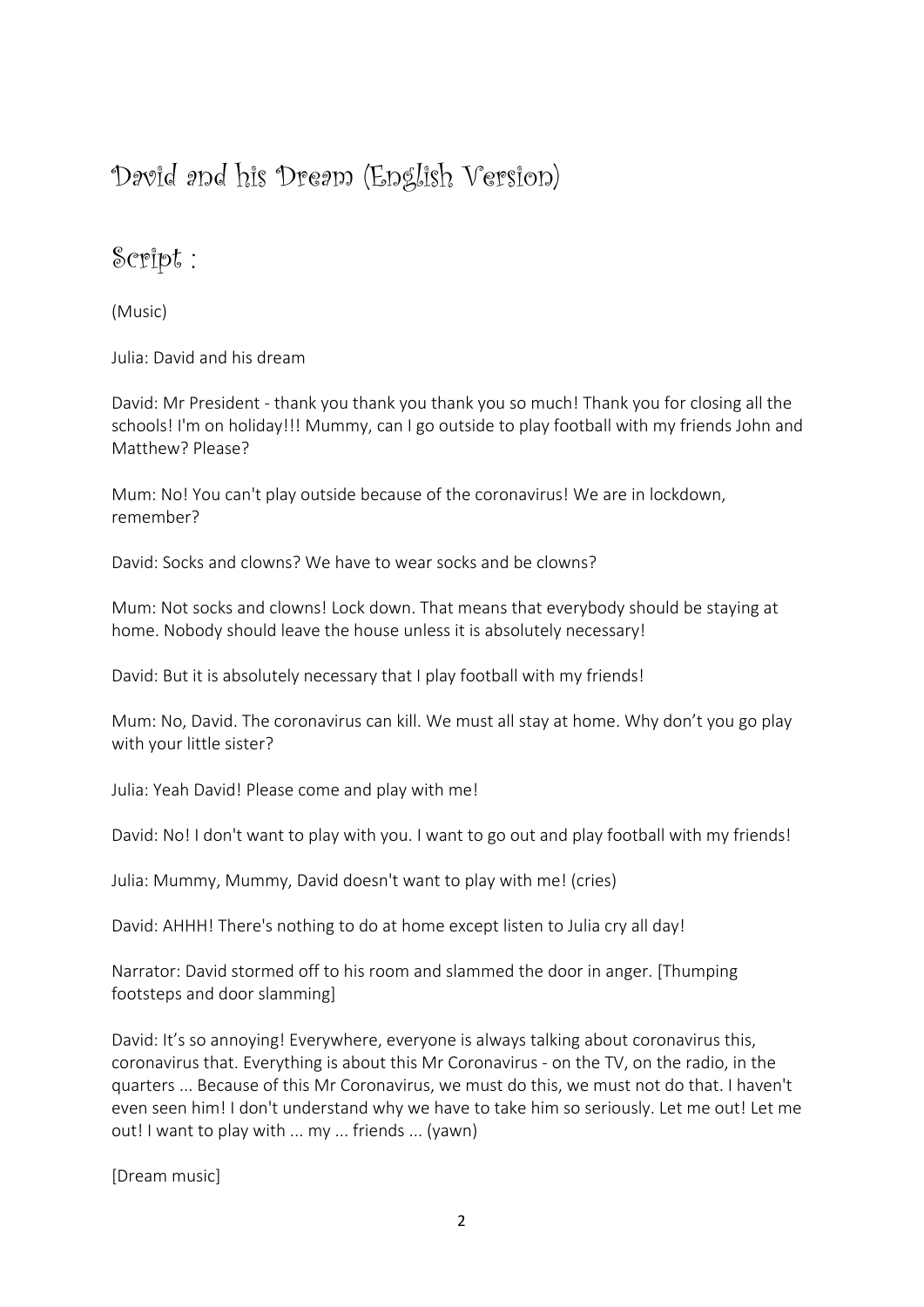Narrator: David fell asleep and began to dream ... [David snoring]

[Evil music]

Coronavirus: Mwahahaha! Mwahahahaha! 

David: H-h-hey! You there! Come here! Who – who are you?

Coronavirus: Mwahahahaha! Hello Da-vid!

David: Who ... who ... Who are you? How do you know my name?!

Coronavirus: I AM THE WORLD FAMOUS, THE POWERFUL MISTERRRRR CORONAVIRUSSSSSS! I know your name because I am going to visit you in your body!

David: But how are you going to do that?

Coronavirus: When I get inside people, I make them ill. When they cough or sneeze, I am in those droplets they sneeze out, and then I come and get you in one of two ways! I either go straight for your eyes, your mouth or your nose OR I sit quietly on surfaces like the tables, doorknobs, light switches, your mobile phones, and I wait for you to touch these surfaces so that I can latch onto your hands. And when you touch your face with those same hands, I'll get inside you and make you sick! Mwahahahaha!

David: And ... what are you going to do when you enter my body?

Coronavirus: Well, for about 2 to 14 days, you and your friends won't even know that I am around, but then after a while, I will make you feel ill! Hahahahaha! I can do all sorts of things – mostly I like making people have a dry cough (cough cough) and have a fever. Sometimes I make them have headaches, or feel tired and have pain everywhere. For every 10 people that I infect, I can make 2 to 3 of them fall dangerously ill. The person won't be able to breathe, and he may even die! As you are young and healthy, you will probably just feel sick for a while and get better, but I can use you to get others very ill – hee hee hee hee – hmmm  $-1$  hear you don't like your little sister very much ... hmmm .... Maybe I can get her really ill and maybe I can even get her to die ...

David: NO !!! You- you- you-... you can't do that! Coronavirus only attacks white people. We are Africans and we are strong. We can resist the Coronavirus!

Coronavirus: Ha, Africans may be strong, but I don't care if you are black or white, if you are rich or poor!

David: NO!!!! We are not scared of you! We will go to the hospital. We will take medicine. I am scared of injections but- but- but- we will get vaccinated! And don't you tell people that I am scared of jabs!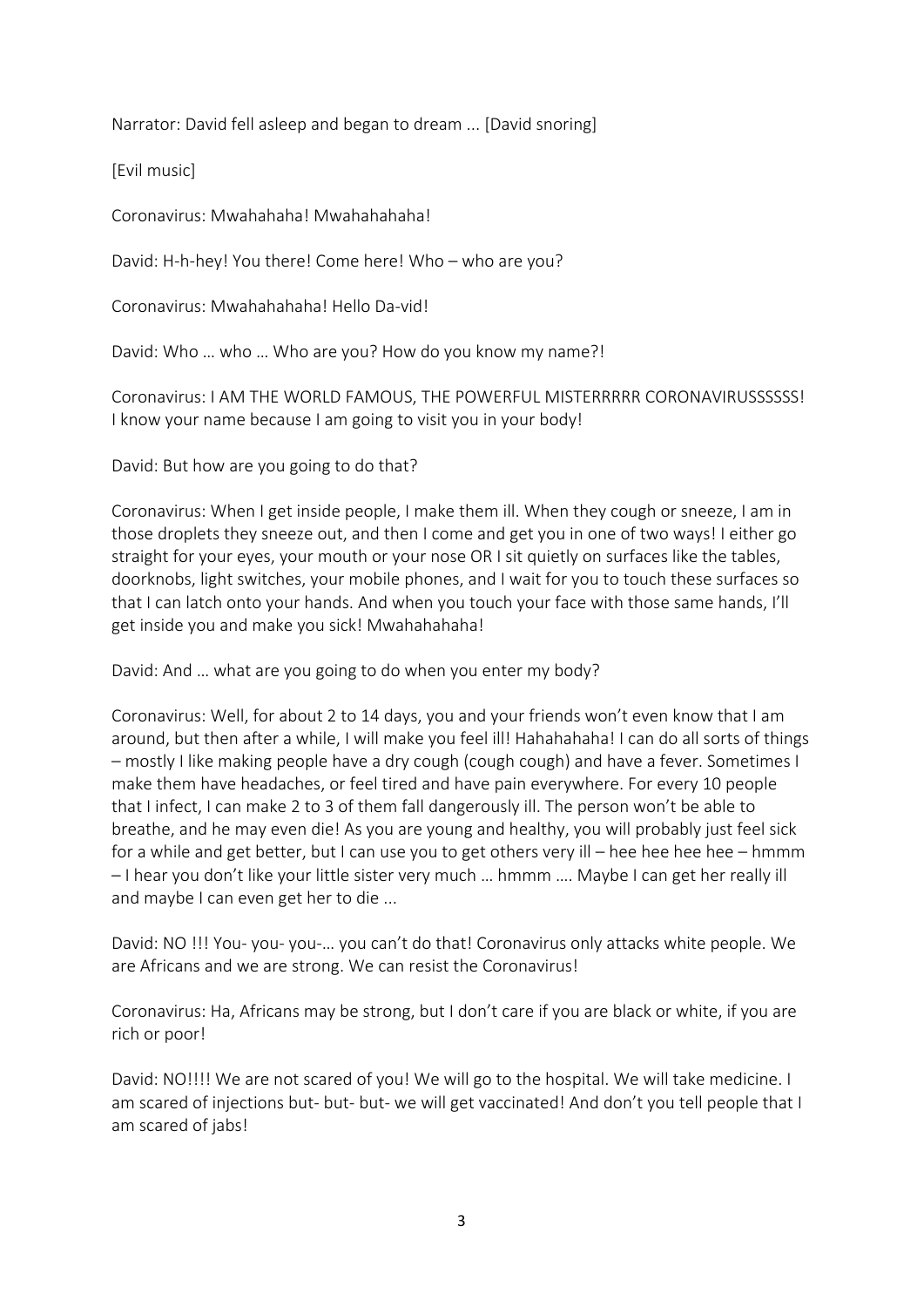Coronavirus: Ha! but right now there is no proven medicine and the vaccines are not ready yet! It will be months before they can be tested and ready. So I am going to get inside your body, make you ill, and together with my 3 friends, Dry cough, Fever and Breathlessness, I am going to take over the world!

David: NOOOOOOOOOO!

Narrator: Suddenly. a group of animals arrived. [Footsteps]

Monkey: (gibber, gibber) No, no, no! You can't conquer the world! If you conquer the world, then I won't get to eat my bananas anymore! I need my bananas!

Parrot: (squawk, squawk) Bananas! Bananas!

Elephant: (trumpet, trumpet) Don't be afraid, David! We will teach you how to protect yourself, your family and your friends against the Coronavirus!

Parrot: Protect yourself! Protect your family!

Coronavirus: I am going to conquer the world!

Goat: (bleat, bleat) Ne-ver. Ne-ver.

Rooster: (crow, crow) [Squirting sounds of diluted bleach] (crow, crow)

David: What, what are you doing, Mr Rooster?

Rooster: (crow, crow) It's diluted bleach! One-part bleach to ninety-nine-part water kills the Coronavirus…

Coronavirus: AHHHHH! You may get rid of me for now but I WILL BE BACK ... I will return and get you and your friends!!! [Sound effect to signify death]

Narrator: Coronavirus disappeared with his friends, Dry cough, Fever and Breathlessness. David turned to the little band of animals that appeared.

David: WOW! What happened? How did you kill the Coronavirus?

Parrot: Kill the Coronavirus! Kill the Coronavirus!

David: You got rid of the Coronavirus with diluted bleach!

Parrot: Diluted bleach! diluted bleach!

David: That was amazing!

Parrot: Amazing! Amazing!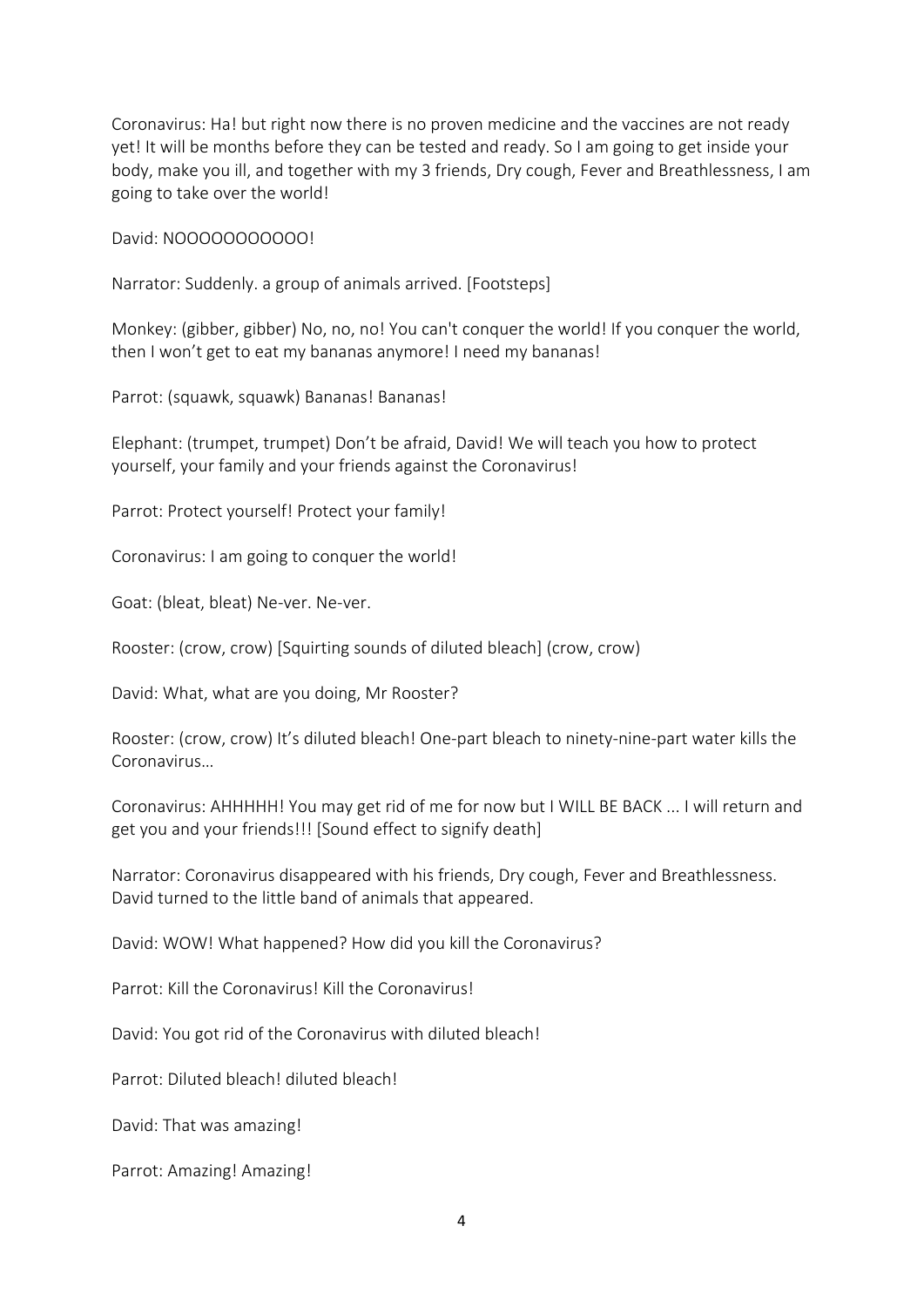David: Hey Parrot! Stop copying me!

Parrot: Stop copying me!

David: Stop copying me!

Parrot: Stop copying me!

David: Hey!

Parrot: Hey!

David: HFYL

Parrot: HFY!

Elephant: (trumpet, trumpet) Settle down, settle down. We have far more important things to do right now. We must stop the Coronavirus from spreading. We must stop him from making so many people sick and even killing people on the way!

Monkey: (gibber, gibber) Absolutely! We must stop the virus from destroying the world because I really need to eat bananas!

David: Hello, Mrs Elephant and Mr Rooster. Hello Mr Parrot, Mrs Monkey and Mr Goat! Let's fight the Coronavirus together!

All: Let's fight the Coronavirus together!

David: But how? How are we going to do that? Do you have any idea how we can fight Mr Coronavirus and his three friends?

Rooster: Cock-a-doodle-do! I know, I know! – I heard the Congo *bololo* will help us?

Goat: Ne-ver. Ne-ver.

Rooster: Ooh ah, ooh ah! How about lemon and garlic? The taxi man told me it would help.

Goat: Ne-ver. Ne-ver.

David: So what should we do? Mrs Elephant? Can you tell us what we can do to protect us from the Coronavirus?

Elephant: Oh yes. There are many ways that we can protect ourselves:

1. Wash your hands with running water and soap for about 30 seconds. [Sound of washing hands]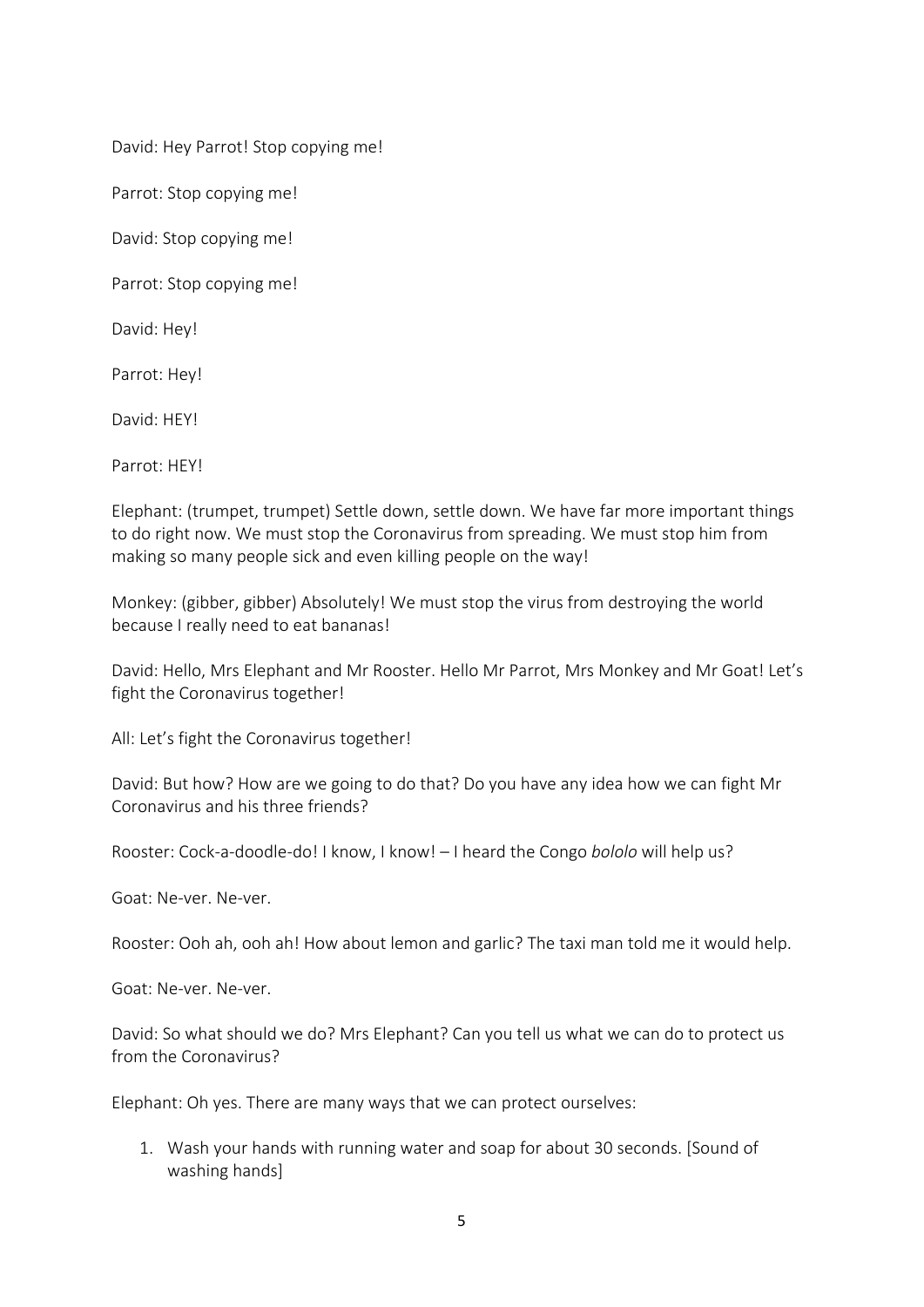Parrot: Wash your hands with water and soap! Wash your hands with water and soap!

Elephant:

2. Don't shake hands with people for now! Just wave and say hello.

Parrot: Wave and say hello! Bonjour! Mbote! hello!

Elephant:

3. Stay away from others so that they cannot contaminate you. Remember that people may be infected with the Coronavirus and not even know it. That is why the government has declared a lockdown and closed all the schools, places of worship and large gatherings. That is also why we should stay away from busy places like crowded buses and markets, and also why we should stay about 2 metres from each other. That distance is about the height of a door. We should stay at home as much as possible.

Parrot: Keep your distance. Keep your distance! Stay at home! Stay at home!

Elephant:

4. Try not to touch your face because the Coronavirus can get onto your hands and then when you touch your face, you help him enter your body!

Parrot: Don't touch your face! Don't touch your face!

Elephant:

5: You should cough and sneeze into your elbow, or use a tissue which you should throw away immediately.

Parrot: Cough and sneeze into your elbow – (cough- cough- sneeze- sneeze-)

David: So if I do all that, then I won't get ill, right?

Elephant: Well if you apply discipline, then your chances of getting infected by Coronavirus will be much lower

David: So what should we do if we do get ill?

Rooster: Cock-a-doodle-do!

Goat: Ne-ver. Ne-ver.

Elephant: If you do get ill, you are likely going to have a dry cough and fever.

Parrot: Dry cough and fever.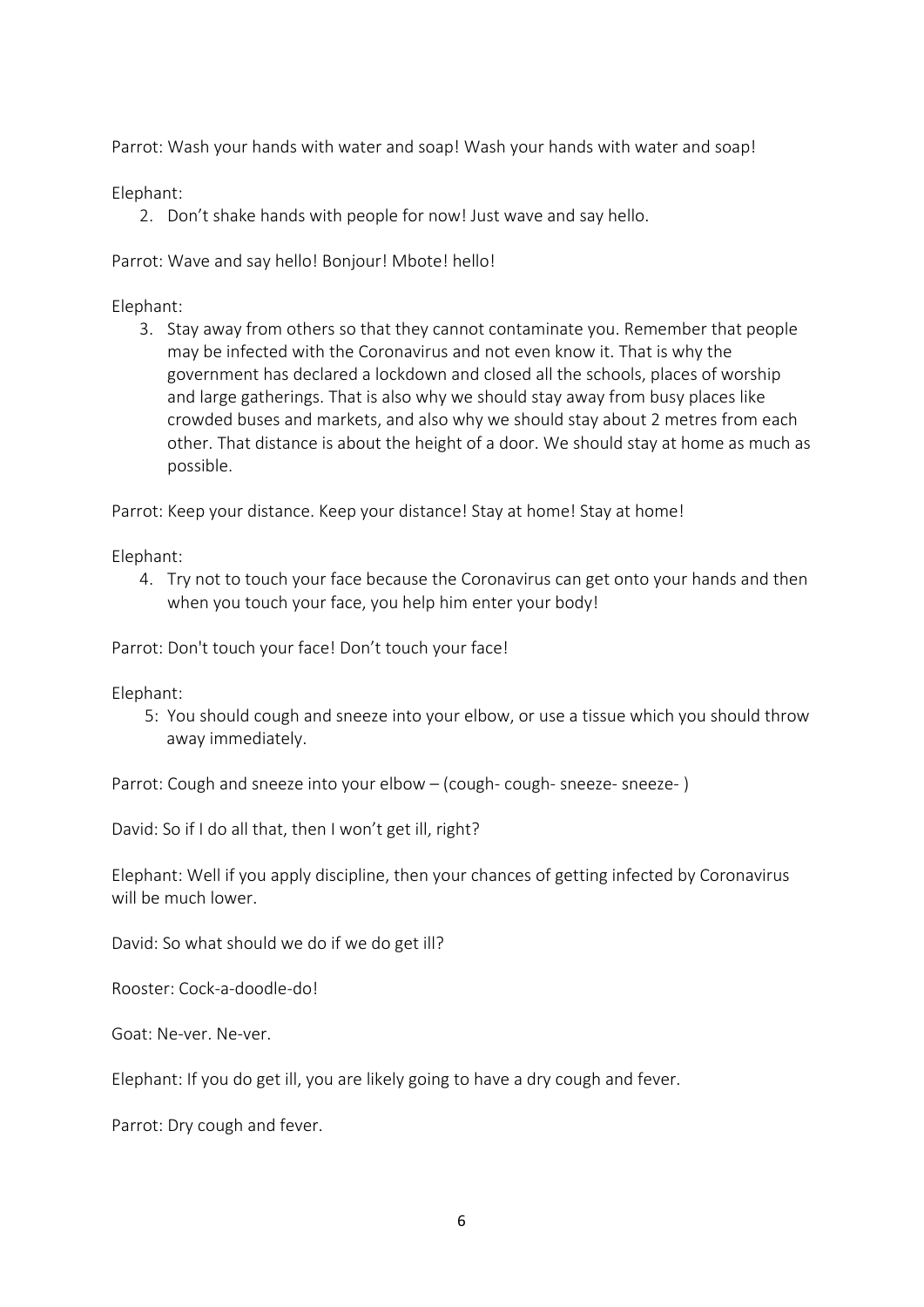Elephant: You should call to inform the local health authorities. You should not go to the hospital but stay at home until you feel better and for a minimum of 7 days. Take some paracetamol and rest! Your family may also have been infected by the virus without knowing, so they should stay at home for 14 days.

Parrot: Call the local health authorities! Don't go to the hospital! Stay at home for 7 days. Take paracetamol. The family should stay at home for 14 days! And get well soon! Get well soon!

Elephant: But if you start having problems breathing and you cannot cope, you should call the local health authorities BEFORE you go to the hospital!

Parrot: If you have trouble breathing, call before you go to the hospital!

Goat: Tha-nk- tha-nk - thank you Mrs Elephant! I now know how to protect myself and my family against the Coronavirus.

Rooster: Cock-a-doodle-do! cock-a-doodle-do: Me too, me too!

Monkey: Oooh ooh ah ah! Me too! I am so happy!! Let's celebrate by eating bananas!

David: Ooh, I'll come with you! I am hungry.

Narrator: Suddenly, the Coronavirus reappeared  $-$  [Evil sounds]

Coronavirus: Mwahahahahaha! I am on David's hands and he is about to touch his face!! Get ready to be infected, David!

Elephant: (trumpet, trumpet) Not so fast! Not so fast!

Narrator: Suddenly Mrs Elephant charged straight towards the Coronavirus and splashed water all over him! The goat also charged toward the Coronavirus with soap in his horns. [Sounds of water splashing]

Coronavirus: NO! no no!!! Stop washing me! Stop washing me!! Get this soap and water off me!!! Ahh ahhh ahh! I'm going to die! Get off me! AHHhhhhh ... I will come back and infect you! I will come back and infect yooooou ... [Sound to signal death]

Goat: Ne-ver. Ne-ver.

David: YAY! We did it! We did it! We protected ourselves against the Coronavirus.

Parrot: We did it! We protected ourselves!

Rooster: Cock-a-doodle-do! Cock-a-doodle-do! 

(Everybody claps and cheers)